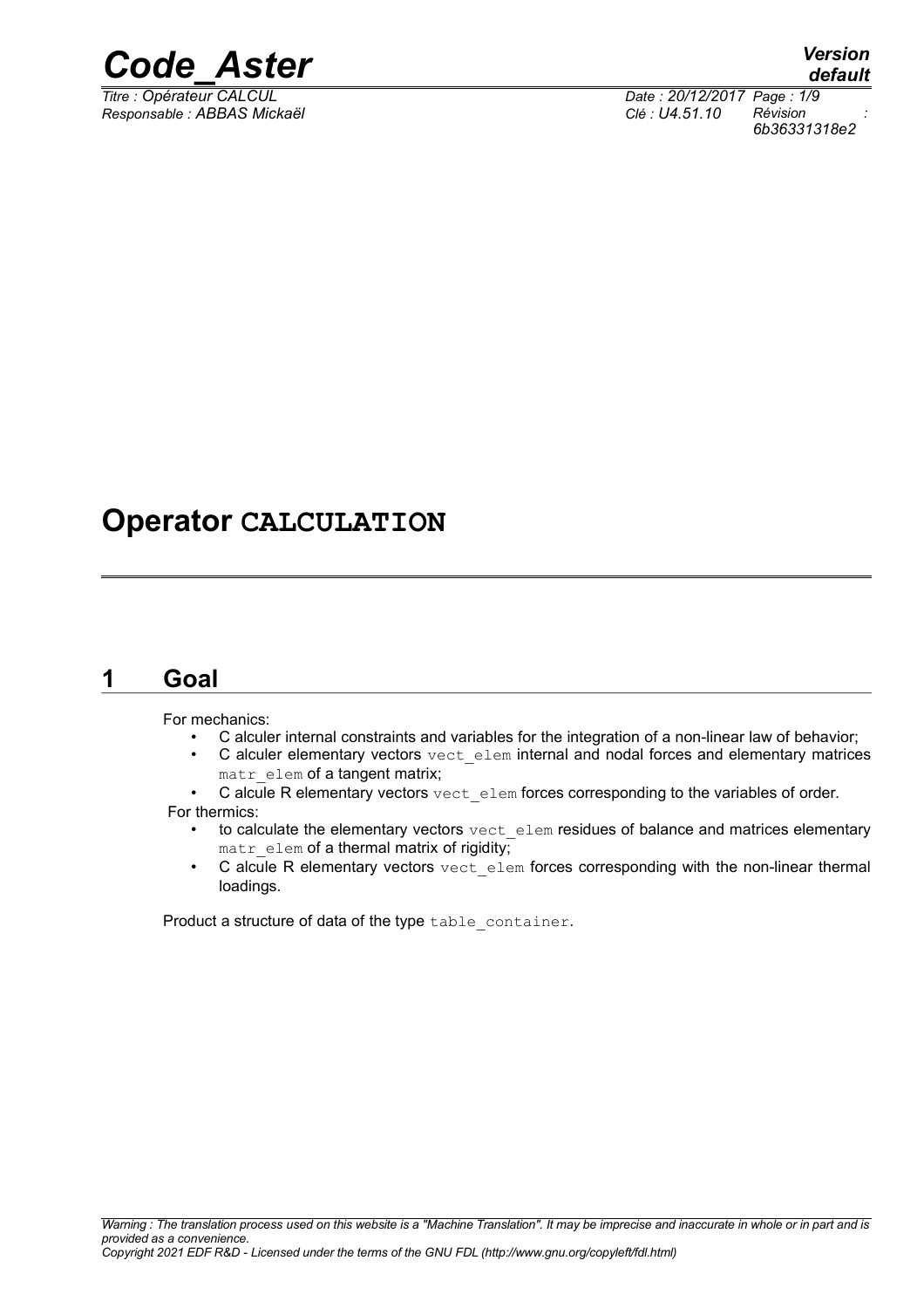*Responsable : ABBAS Mickaël Clé : U4.51.10 Révision :*

## *default*

*Titre : Opérateur CALCUL Date : 20/12/2017 Page : 2/9 6b36331318e2*

## **2 Syntax**

table container = CALCULATION  $($   $\bullet$  MODEL  $=$  Mo, ◆ CHAM\_MATER = chmat, letter and set all the set all the set all the set all the set all the set all the set all the set all the set all the set all the set all the set all the set all the set all the set all the set all ◆ CHAM\_MATER = chmat,<br>
◇ CARA\_ELEM = carac,  $(card$ <br>
◇ TABLE = table, [cara\_elem] [table cont  $=$  table,  $[$ table container]  $\blacklozenge$  INCREMENT = F (  $\blacklozenge$  LIST INST = litps,  $[listr8]$  $\bullet$  NUME<sup> $\overline{\phantom{a}}$ </sup>ORDRE =nuini,  $[1]$ ),<br>  $\Diamond$  PHENOMENON  $=$ /'MECHANICAL' [DEFECT] /'THERMAL' If PHENOMENON = 'MECHANICAL' { **♦** OPTION = /'BEHAVIOR' [DEFECT] /'MATR\_TANG\_ELEM' /'FORC\_INTE\_ELEM' /'FORC\_NODA\_ELEM' /'FORC\_VARC\_ELEM\_M' /'FORC\_VARC\_ELEM\_P' **◊** EXCIT = \_F ( ◆ LOAD = chi,<br>
◆ FONC MULT =fi, [char\_meca] [fonction/formule] ),  $\blacklozenge$  BEHAVIOR = F (see the document  $[U4.51.11]$ ),  $\sqrt{6}$  SCHEMA\_THM  $=$   $F$  (see the document [U4.51.11]),  $\sqrt{DEPL}$  = depl, [cham no] ◊ INCR\_DEPL = incdepl, [cham\_no]  $\sqrt{8}$  SIGM = sigm,  $\left[\text{cham\_elem}\right]$  $\sqrt[6]{ \text{VARI}}$  = vari,  $[\text{cham-elem}]$  $\Diamond$  MODE FOURIER = nh ,  $[1]$  } If PHENOMENON = ' THERMICS ' { **♦** OPTION = /' CHAR\_THER\_ELEM ' /'MATR\_TANG\_ELEM' /'CHAR\_EVOL\_ELEM' /'RESI\_THER\_ELEM'  $\triangle$  EXCIT = F ( **♦** LOAD = chi, [char\_ther] ◊ FONC\_MULT =fi, [fonction/formule]  $\ensuremath{\mathsf{y}}$  ) , <br> <br> <br> <br> <br> TEMP  $=$  temp, [cham\_no] ◆ INCR TEMP = Inctemp, [cham\_no]  $\blacklozenge$  BEHAVIOR = F (see the document  $[U4.54.02]$ ),  $\Diamond$  PARM\_THETA =/ theta,  $[R]$  / 0.57, [DEFECT] }  $\Diamond$  INFORMATION =  $/1$ , [DEFECT]  $/2$ , )

*Warning : The translation process used on this website is a "Machine Translation". It may be imprecise and inaccurate in whole or in part and is provided as a convenience. Copyright 2021 EDF R&D - Licensed under the terms of the GNU FDL (http://www.gnu.org/copyleft/fdl.html)*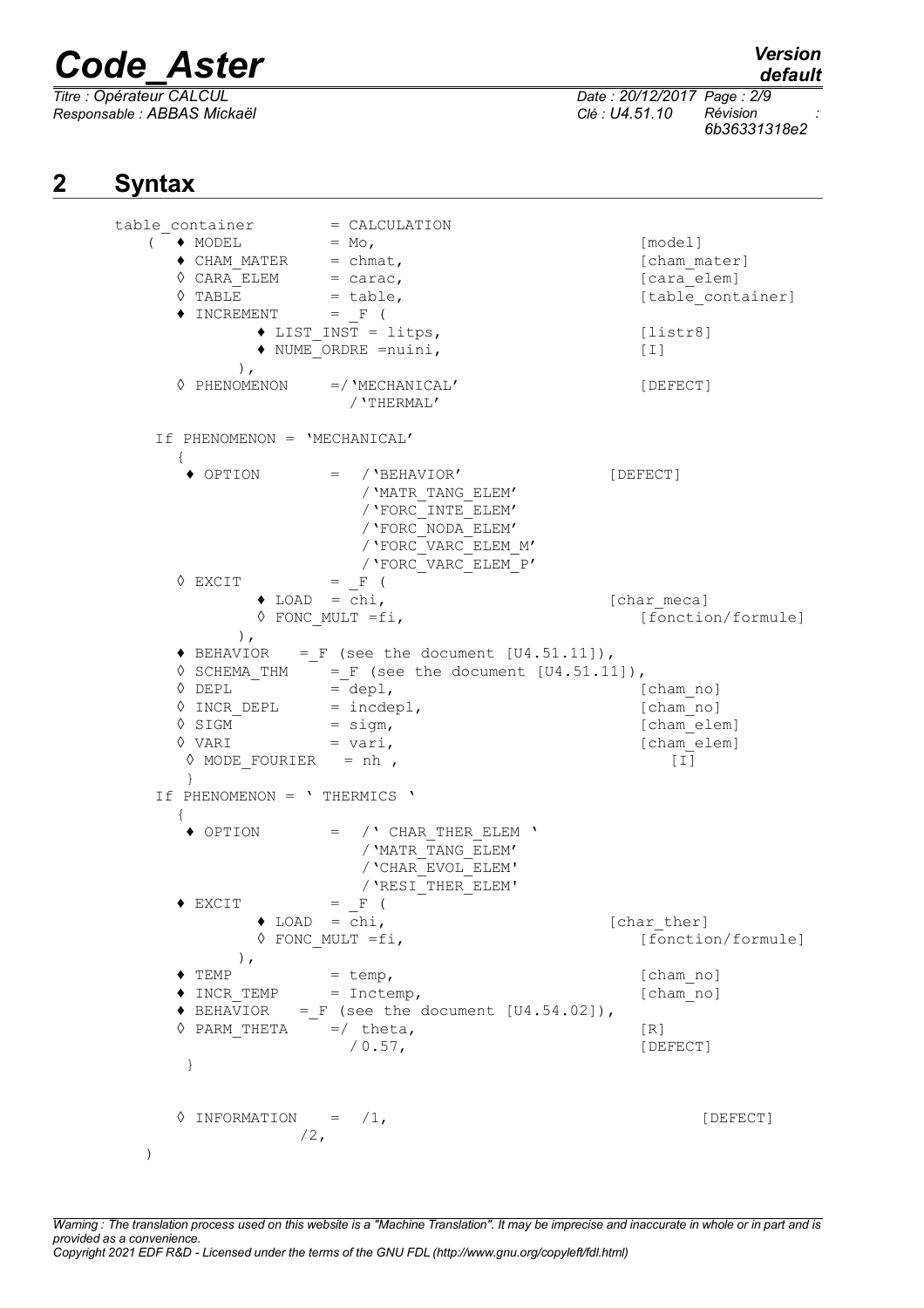*Titre : Opérateur CALCUL Date : 20/12/2017 Page : 3/9 Responsable : ABBAS Mickaël Clé : U4.51.10 Révision :*

*6b36331318e2*

## **3 Operands commun runs**

## **3.1 Keyword PHENOMENON**

◊ PHENOMENON =/ 'MECHANICAL' [DEFECT] /'THERMAL'

Allows to choose the phenomenon which will be calculated.

## **3.2 Keyword TABLE**

#### ♦ TABLE

Allows to introduce one table container not-vacuum to supplement (with the adequate sequence number) with the new concepts calculated in the operand CALCULATION.

If the table contains already fields for the sequence number claimed by the keyword INCREMENT/NUMÉRIQUE ORDRE, these fields are crushed and an alarm is emitted to warn the user.

### **3.3 Keyword MODEL**

#### **♦** MODEL = Mo

Name of the concept defining the model whose elements are the object of calculation.

### **3.4 Keyword CHAM\_MATER**

**♦** CHAM\_MATER = chmat

Name of the concept defining the affected material field on the model Mo.

## **3.5 Keyword CARA\_ELEM**

◊ CARA\_ELEM = carac

Name of the concept defining the characteristics of the elements of beam, hulls, etc…

### **3.6 Keyword INCREMENT**

#### **INCREMENT**

Defines the time intervals taken in the incremental method.

In mechanics, Lurgent be thus defined have physical direction only for relations of behavior where time intervenes explicitly (viscoelastic or viscoplastic for example). In the other cases, they allow only indicer the increments of load and to parameterize the evolution of a possible field of temperature.

#### **3.6.1 Operand LIST\_INST**

♦ LIST\_INST = litps

The moments of calculation are those defined in the concept litps by the operator DEFI LIST REEL [U4.34.01].

#### **3.6.2 Operands NUME\_ORDRE**

 $\bullet$  NUME ORDRE = digital

Allows to define the sequence number (and thus the moment) for which will be calculated the sizes in table\_container **.**

## **3.7 Operand INFORMATION**

*Warning : The translation process used on this website is a "Machine Translation". It may be imprecise and inaccurate in whole or in part and is provided as a convenience.*

*Copyright 2021 EDF R&D - Licensed under the terms of the GNU FDL (http://www.gnu.org/copyleft/fdl.html)*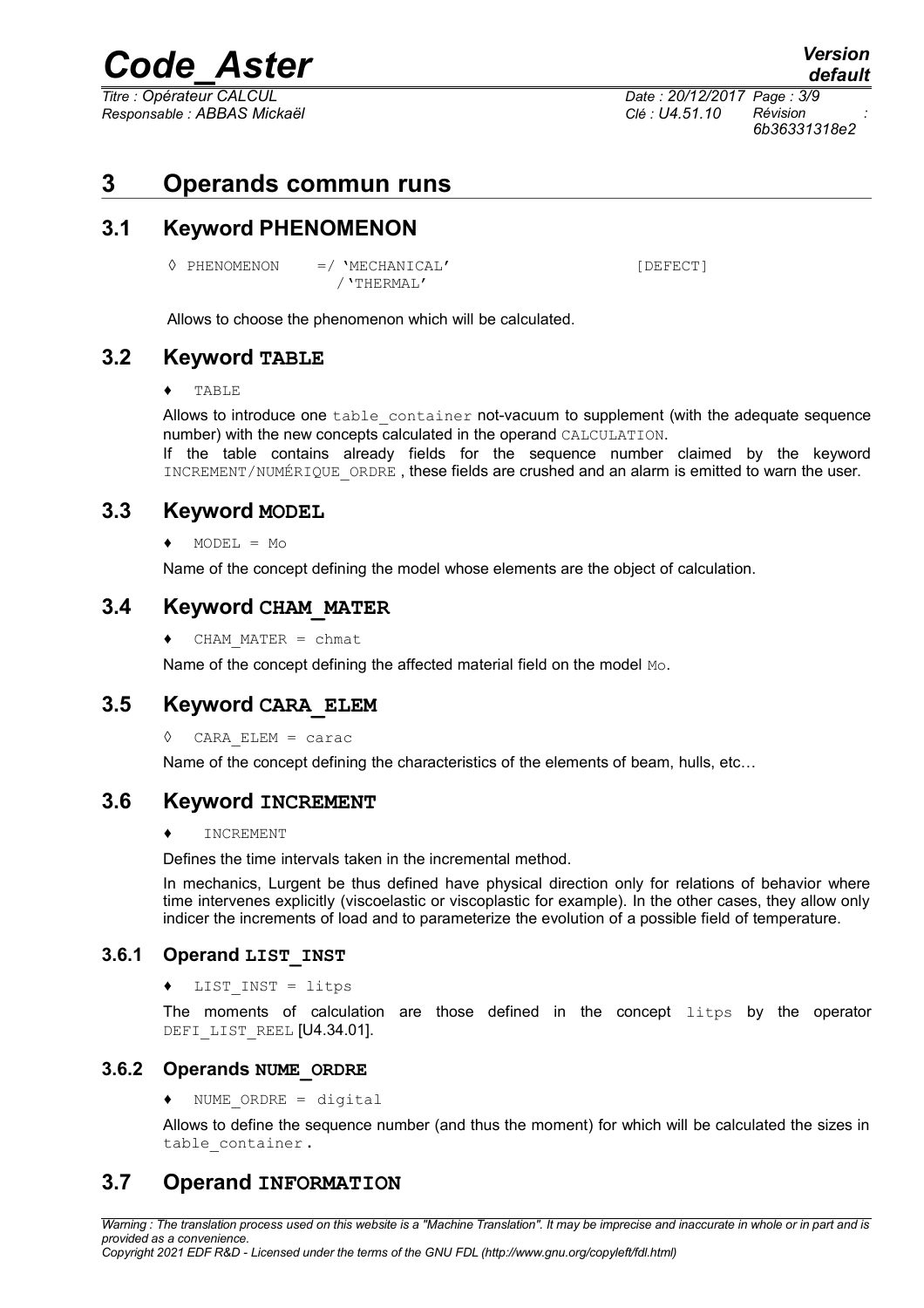*Responsable : ABBAS Mickaël Clé : U4.51.10 Révision :*

*Titre : Opérateur CALCUL Date : 20/12/2017 Page : 4/9 6b36331318e2*

*default*

◊ INFORMATION =inf

Allows to carry out in the file message various intermediate impressions.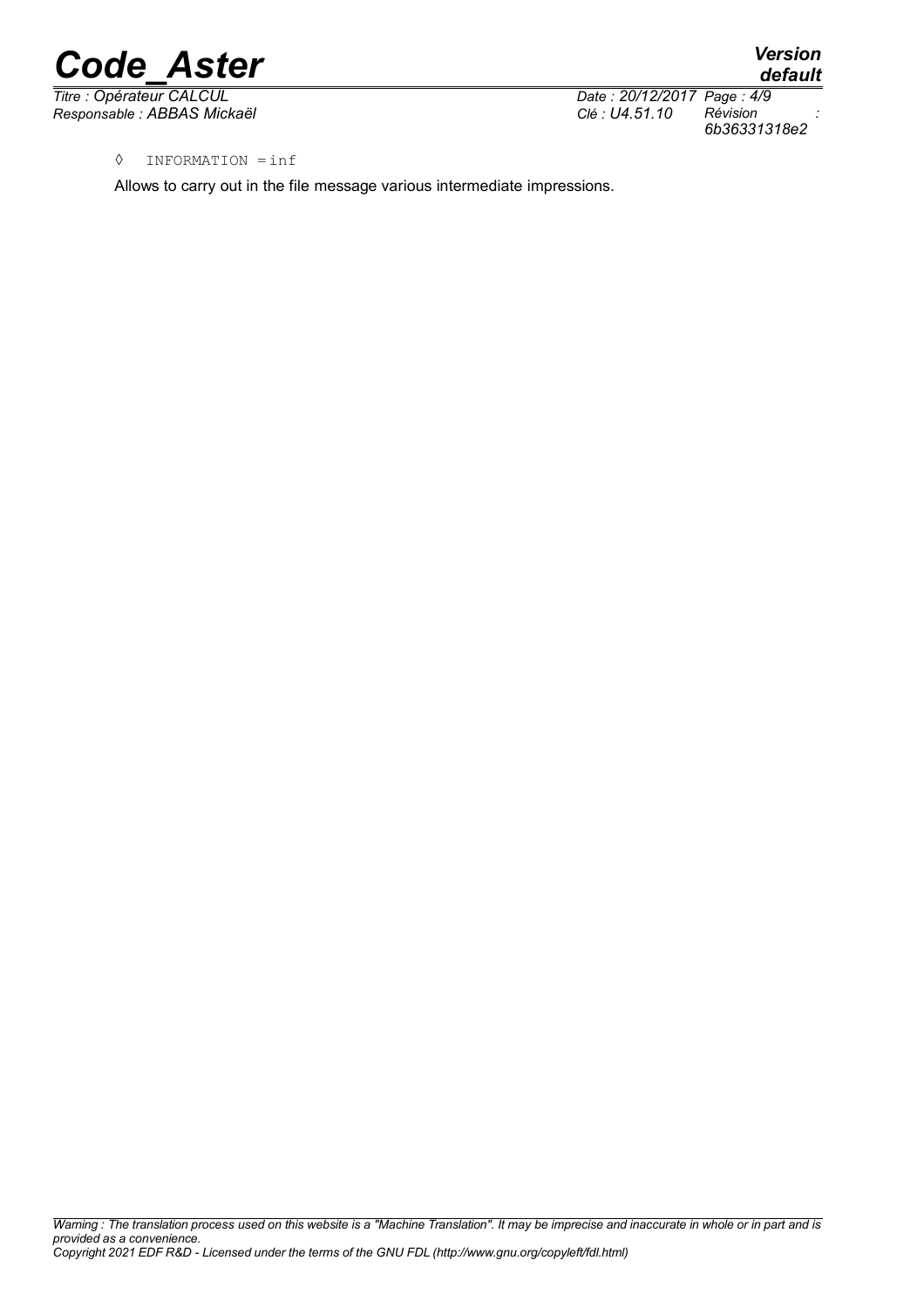*Responsable : ABBAS Mickaël Clé : U4.51.10 Révision :*

*Titre : Opérateur CALCUL Date : 20/12/2017 Page : 5/9 6b36331318e2*

## **4 Operands for mechanics**

## **4.1 Keyword EXCIT**

#### ◊ EXCIT

This keyword factor makes it possible to describe with each occurrence a load (requests and boundary conditions), and possibly a multiplying coefficient and/or a kind of load. This keyword is useful to produce the matrix of the dualized limiting conditions of Dirichlet which will

### **4.1.1 Operand LOAD**

#### LOAD: CH <sub>I</sub>

 $CH<sub>I</sub>$  is the mechanical loading (possibly comprising the evolution of a field of temperature) specified with *i* ème occurrence of EXCIT.

### **4.1.2 Operand FONC\_MULT**

**◊** FONC\_MULT: F <sup>I</sup>

 $F<sub>T</sub>$  is the multiplying function of the time of the loading specified with I<sup>ème</sup> occurrence of EXCIT. The loading and boundary conditions for  $n$  occurrences of the keyword factor  $EXCIT$  are:

$$
ch = \sum_{i=1}^{n} f_i \cdot ch_i
$$

For the conditions of Dirichlet, of course, only the specified value is multiplied by  $F_T$ . By default:  $F_T=1$ .

be integrated in matr  $\epsilon$  elem product by the calculation of the tangent matrix.

## **4.2 Operand OPTION**

**♦** OPTION = /'BEHAVIOR' [defect] /'MATR\_TANG\_ELEM' /'FORC\_INTE\_ELEM' /'FORC\_NODA\_ELEM' /'FORC\_VARC\_ELEM\_M' /'FORC\_VARC\_ELEM\_P'

Allows to specify what one calculates:

- 'BEHAVIOR' integrate the law of behavior and thus produces three objects: cham\_elem constraints, cham elem internal variables and one cham elem comprising the code return of the law of behavior;
- **MATR TANG ELEM'** calculate the coherent tangent matrix (option FULL MECA) and thus produces four objects: one cham\_elem constraints, one cham\_elem internal variables, one  $cham$  elem comprising the code return of the law of behavior and one  $matr$  elem tangent elementary matrices;
- 'FORC\_INTE\_ELEM' calculate the vector of the internal forces after integration of the law of behavior (RAPH\_MECA in the language Aster) and thus produces four objects: one cham elem constraints, one cham elem internal variables, one chamelem comprising the code return of the law of behavior and one  $\text{vect}$  elem elementary vectors of the internal forces;
- 'FORC\_NODA\_ELEM' calculate the vector of the nodal forces starting from the constraints at the points of Gauss and produces one vect elem elementary vectors of the nodal forces.
- 'FORC\_VARC\_ELEM\_M' calculate the vector of the forces corresponding to the variables of orders at previous time (given by  $LIST \text{INT}$ ). See the related paragraph in the theoretical documentation of STAT\_NON\_LINE [R5.03.01].
- 'FORC\_VARC\_ELEM\_P' calculate the vector of the forces corresponding to the variables of orders at time running (given by LIST INST). See the related paragraph in the theoretical documentation of STAT\_NON\_LINE [R5.03.01].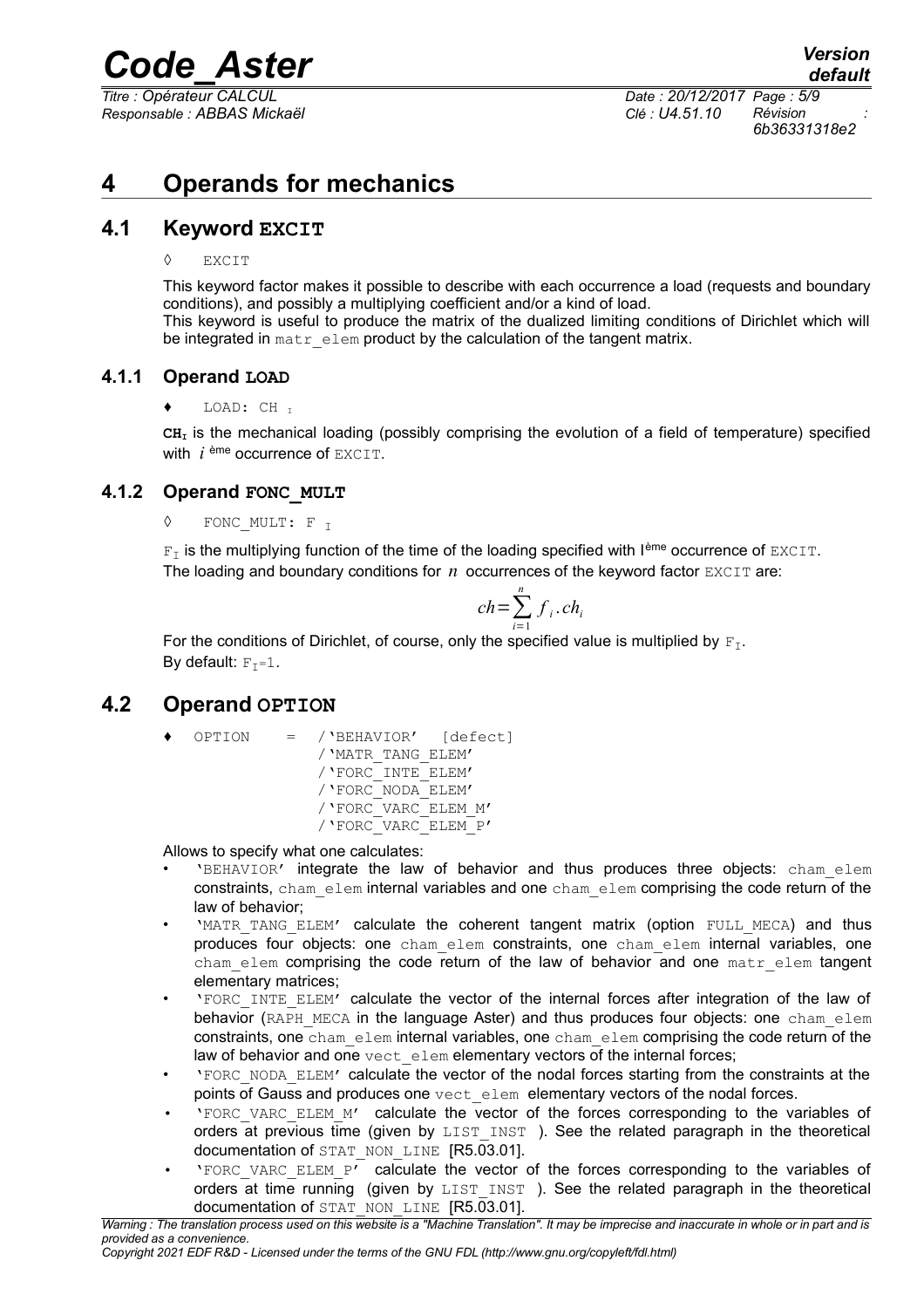*6b36331318e2*

## **4.3 Keyword DEPL/INCR\_DEPL/SIGM/VARI**

| $\Diamond$ DEPL      | $=$ depl,    | $[char no]$ ,                    |
|----------------------|--------------|----------------------------------|
| $\Diamond$ INCR DEPL | $=$ incdepl, | $\lceil \text{cham no} \rceil$ , |
| $\Diamond$ SIGM      | $=$ sigm,    | [cham elem],                     |
| $\Diamond$ VART      | $= vari,$    | $[cham elem]$ ,                  |

Allows to introduce inlet limits to calculate the various fields by the order CALCULATION :

- DEPL give a field of displacement;
- INCR DEPL is the increment of the field of displacement since the beginning of the step of time;
- **SIGM** give a stress field;
- VARI give a field of internal variables.

#### **Note:**

*It is necessary to take care to be coherent between the behavior requested by <i>BEHAVIOR* and *field of the internal variables cuts it.*

*The field of the constraints being used to calculate the option FORC\_NODA\_ELEM is not the same one according to calculations requested. Indeed, if one integrates the law of behavior (options BEHAVIOR, MATR\_TANG\_ELEM, FORC\_INTE\_ELEM), then the stress field taken in the calculation of the option FORC\_NODA\_ELEM will be that calculated afterwards the integration of the behavior. In this case, SIGM is the tensor of the constraints initial and will not be that employed in the calculation of FORC\_NODA\_ELEM. On the other hand, if only the option FORC\_NODA\_ELEM is asked, then one will use the field of the constraints directly given by SIGM.*

## **4.4 Operand MODE\_FOURIER**

◊ MODE\_FOURIER = nh

Positive or null entirety indicating the harmonic of FOURIER on whom one calculates the elementary vector for an axisymmetric model 2D.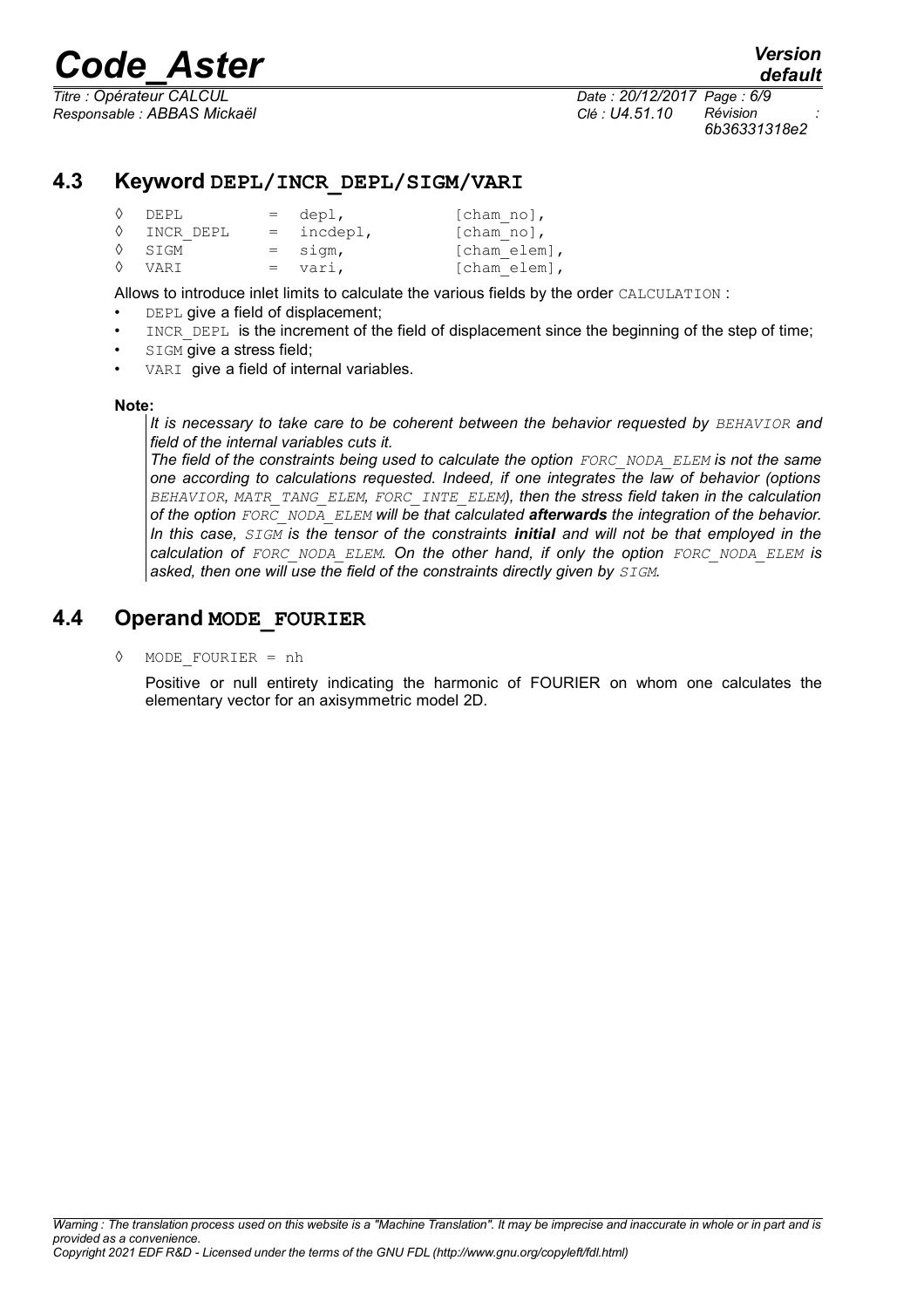*Responsable : ABBAS Mickaël Clé : U4.51.10 Révision :*

*Titre : Opérateur CALCUL Date : 20/12/2017 Page : 7/9 6b36331318e2*

## **5 Operands for thermics**

## **5.1 Keyword EXCIT**

#### ◊ EXCIT

This keyword factor makes it possible to describe with each occurrence a load (requests and boundary conditions), and possibly a multiplying coefficient and/or a kind of load. This keyword is useful to produce the matrix of the dualized limiting conditions of Dirichlet which will be integrated in matr elem product by the calculation of the matrix of thermal rigidity.

### **5.1.1 Operand LOAD**

LOAD: CH I

Concept of the type load product by AFFE\_CHAR\_THER or by AFFE\_CHAR\_THER\_F [U4.44.02].

#### **Notice important:**

*For each occurrence of the keyword factor EXCIT various concepts tank used must be built on the same model Mo .*

### **5.1.2 Operand FONC\_MULT**

**◊** FONC\_MULT: F <sup>I</sup>

Multiplicative coefficient function of time (concept of the type function, tablecloth or formula) applied to the load.

#### **Notice important:**

*The concomitant use of FONC\_MULT with a load containing of the thermal loadings depending on the temperature is prohibited; i.e. for loadings of the type ECHANGE\_ , RADIATION, SOUR\_NL or FLUNL .*

## **5.2 Operand OPTION**

**♦** OPTION = /'CHAR\_THER\_ELEM' /'MATR\_TANG\_ELEM' /'CHAR\_EVOL\_ELEM' /'TANK\_RESI\_ELEM'

Allows to specify what one calculates:

- 'CHAR THER ELEM' calculate them vect elem corresponding to the non-linear thermal loadings (SOURCE\_NL, RADIATION and FLUX\_NL). For the linear loadings, it will be necessary to use CALC\_VECT\_ELEM ;
- 'MATR\_TANG\_ELEM' calculate the matrix DE thermal rigidity non-linear and thus produces matr elem elementary matrices. These matrices comprises the voluminal terms of the variational form but also the terms coming from the contribution of the loadings<sup>[1](#page-6-0)</sup>: EXCHANGE, ECHANGE PAROI, RADIATION, FLUX NL and SOUR NL. If the loadings understand conditions of the Dirichlet type (AFFE\_CHAR\_THER/DDL\_IMPO), one has also matrices of dualisation coming from the multipliers of Lagrange:
- 'TANK EVOL ELEM' calculate Lbe vect elem elementary vectors corresponding to the resolution of the transitory problem in time ;
- 'TANK\_RESI\_ELEM' calculate Lbe vect\_elem elementary vectors corresponding to the deficit of balance of the residues for the non-linear coefficients of the thermal parameters (conductivity thermics for example).

<span id="page-6-0"></span><sup>1</sup> For FLUX NL and SOUR NL only if the coefficients are functions

*Warning : The translation process used on this website is a "Machine Translation". It may be imprecise and inaccurate in whole or in part and is provided as a convenience.*

*Copyright 2021 EDF R&D - Licensed under the terms of the GNU FDL (http://www.gnu.org/copyleft/fdl.html)*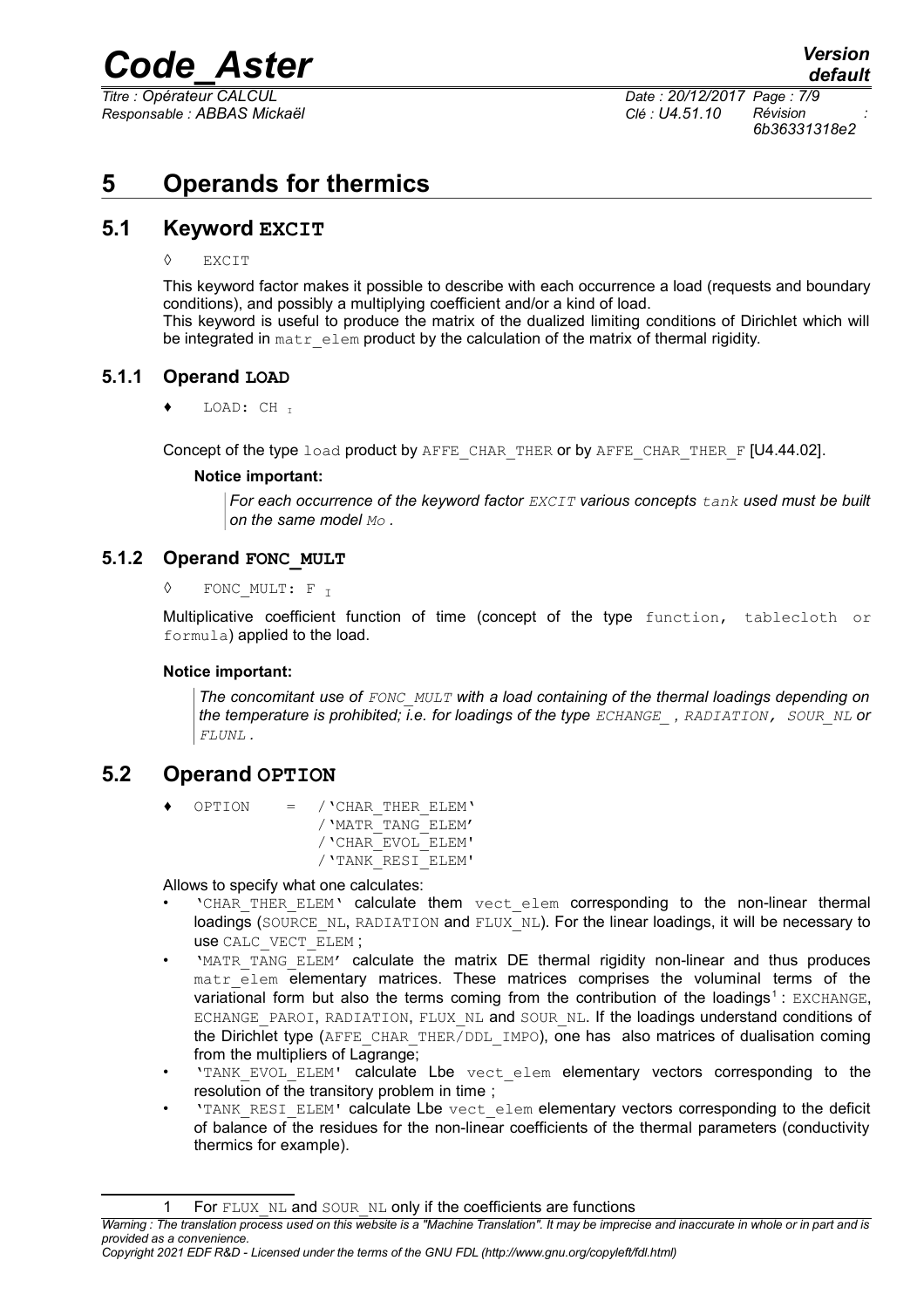*Responsable : ABBAS Mickaël Clé : U4.51.10 Révision :*

*Titre : Opérateur CALCUL Date : 20/12/2017 Page : 8/9 6b36331318e2*

## **5.3 Keyword TEMP/INCR\_TEMP**

| <b>TEMP</b> | $=$ temp,    | $\lceil \text{cham no} \rceil$ , |
|-------------|--------------|----------------------------------|
| INCR TEMP   | $=$ Inctemp, | $[charno]$ ,                     |

Allows to introduce inlet limits to calculate the various fields by the order CALCULATION :

TEMP give a field of temperature;

INCR TEMP is the increment of the field of temperature since the beginning of the step of time;

### **5.4 Operand PARM\_THETA**

#### ◊ PARM\_THETA = theta

The argument theta is the parameter of the theta-method applied to the evolutionary problem. It must be ranging between 0 (explicit method) and 1 (completely implicit method). In the absence, keyword, the value used is  $\theta = 0.57$ , a little higher than  $\theta = 0.5$  corresponds to the diagram of Crank-Nicholson. The incidence of the choice of theta on the stability of the method is detailed in [R5.02.02].

*default*